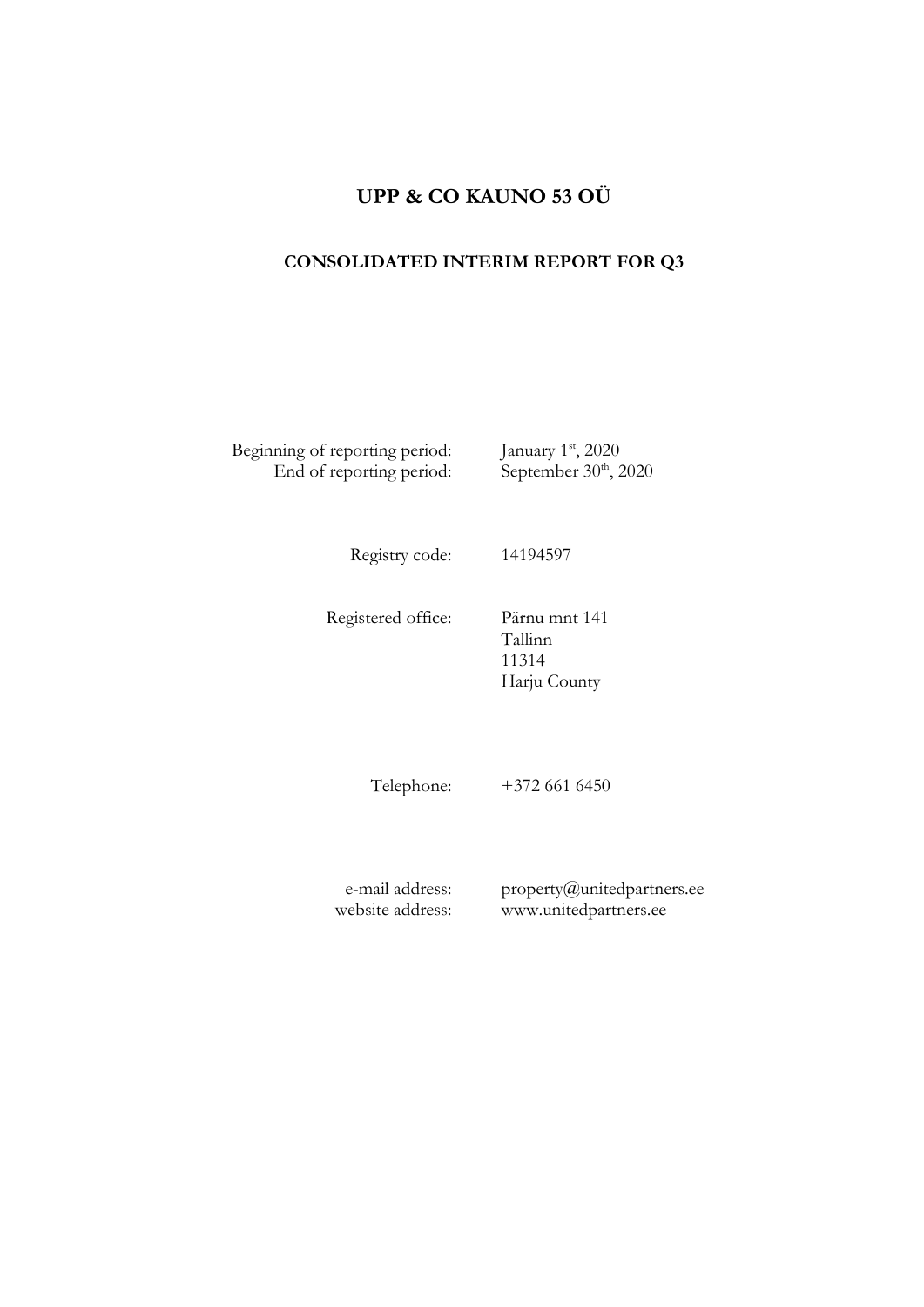# **MANAGEMENT REPORT**

## **General information**

UPP & CO Kauno 53 OÜ, the parent company of the consolidation group, was founded in order to acquire and manage investment property and involve additional capital for these transactions.

In 2017, the company acquired 100% holding in Promalita UAB, a company registered in the Republic of Lithuania, which owns a logistics centre near Vilnius. The net internal area of the centre is 21,232 m2 and it is fully rented out. Rimi retail chain is the anchor tenant.

The group considers the general (macroeconomic) condition of the operating environment to be good and its impact on economic performance is neutral. Likewise, the business operations of the group are not affected by seasonality as the economic activity is not cyclical by nature. The activities of the company have no major environmental and social impacts.

No risks related to fluctuations in currency exchange, interest and stock exchange rates have emerged during the financial year and the period of preparation of the report. Since the consolidation group was created solely for its current activities, there are no planned structural changes in business operations.

The management is not in possession of any information concerning trends, uncertainties, claims, obligations or events that could likely have a significant impact on the prospects of the Company in the period following the reporting period outside the regular commercial activities of the consolidation group.

The commercial activities of the consolidation group constitute collecting income from rent, managing the real estate object, and servicing loan obligations. Loan obligations comprise bonds with a fixed interest rate and an investment loan whose interest is also fixed with a derivative contract. In terms of income, there is stable triple net lease income from lessees that is for the most part fixed with medium to long-term contracts and indexed according to inflation. Arising from the commercial activities of the consolidation group, its economic activities and financial results are generally not easily affected by various external factors.

## **Important events**

Apart from the COVID-19 outbreak, there were no significant events or changes in the Company or the Group during the reporting period. There were no changes or major events in the logistics center or its tenants during the reporting period.

No significant R&D projects or related expenditures are foreseen in the current or subsequent periods. Nor has the Group entered into any commitments or guarantees that could materially affect the results of the next financial periods.

As of the end of the reporting period the property is fully leased.

## **Comment on economic performance and management report**

Net rental income was 325 693 euros for the third quarter of 2020 (2019 third quarter: 320 908). Operating profit was 254 848 euros for the third quarter of 2020 (2019 third quarter: 256 037). Net income was 99 323 euros for the third quarter of 2020 (2019 third quarter: 146 165).

The consolidation group is profitable and the increase in retained earnings ensures the required flexibility for bond redemption in the future. The Company is not planning to disburse the retained earnings before bond redemption. The Company has gradually reduced its obligation towards OP Bank, which strengthens the cash flow of the Company and provides the fundamentals for increase in profitability in the future.

No significant events other than regular operating activities, including the timely receipt of rent and utility charges, took place as of the end of the third quarter of 2020.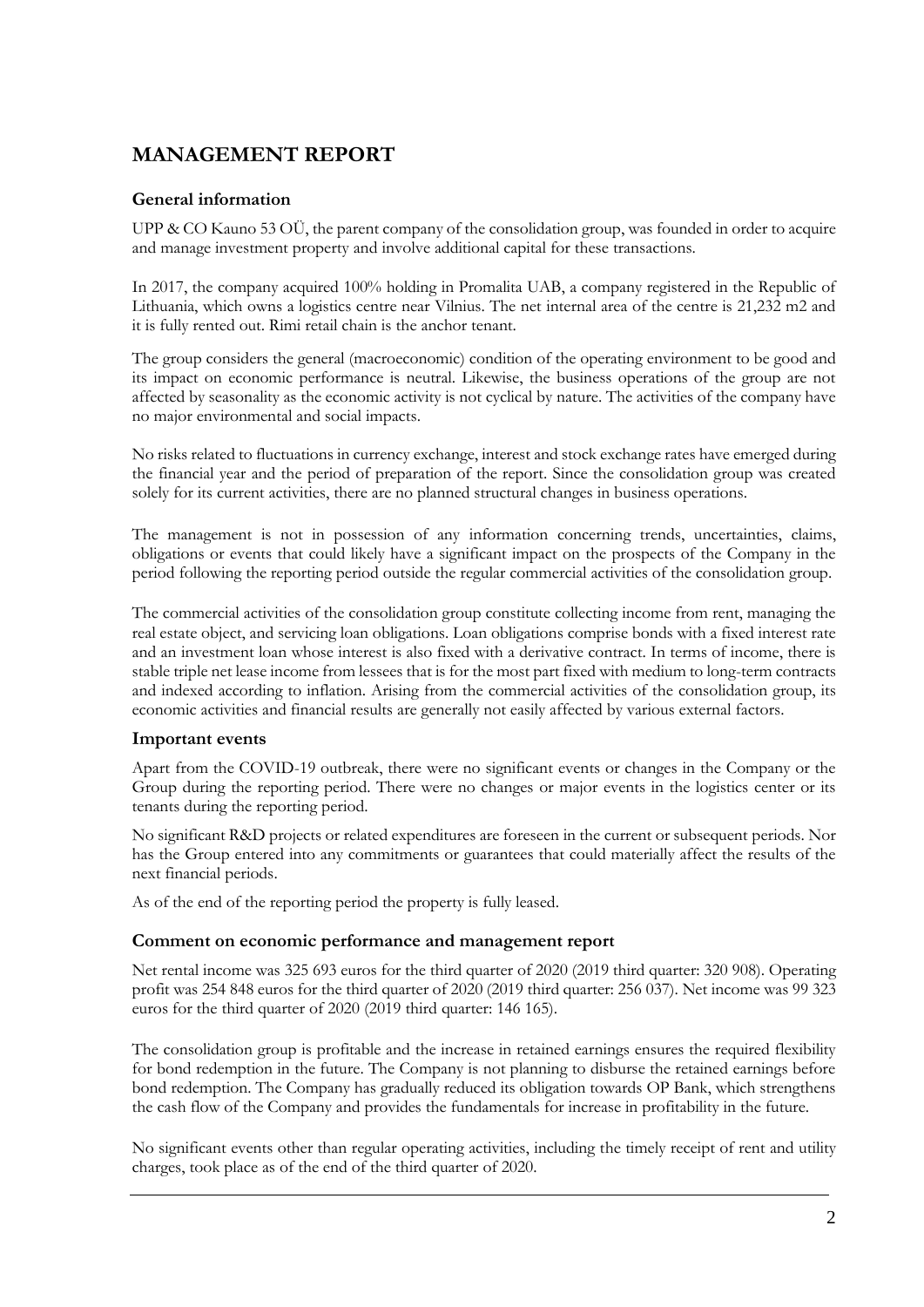| Financial ratios of the Group | $2020.9$ months | $2019.9$ months |
|-------------------------------|-----------------|-----------------|
| Debt to equity ratio          | 8,74            | 12,56           |
| Debt ratio                    | 0,91            | 0,94            |
| Long-term debt ratio          | 0,89            | 0,92            |
| Return on equity $\%$         | 19,69%          | 20,74%          |
| Equity ratio                  | 0.09            | 0.06            |
| Return on assets %            | 1,73%           | $1,31\%$        |

#### **Formulas for ratios**

Debt to equity ratio  $=$  interest bearing liabilities/equity Debt ratio = liabilities/(liabilities+ equity) Long-term debt ratio =  $long-term$  liabilities/(long-term liabilities + equity) Return on equity (ROE %) = (net profit/average equity for 12 months)  $*100$ Equity ratio  $=$  equity/average assets (12 months) Return on assets  $(ROA \%)$  = net profit/assets\*100

#### **Management board and Supervisory board**

The management board of UPP & CO Kauno 53 OÜ consists of one member: Marko Tali, Chairman of the Management Board.

The supervisory board of UPP & CO Kauno 53 OÜ consists of three members: Mart Tooming, Tarmo Rooteman, Hallar Loogma.

No remuneration or other benefits are provided to the members of the management board and the supervisory board.

Other than the management board and the supervisory board, the Company has no employees.

Member of Management Board Marko Tali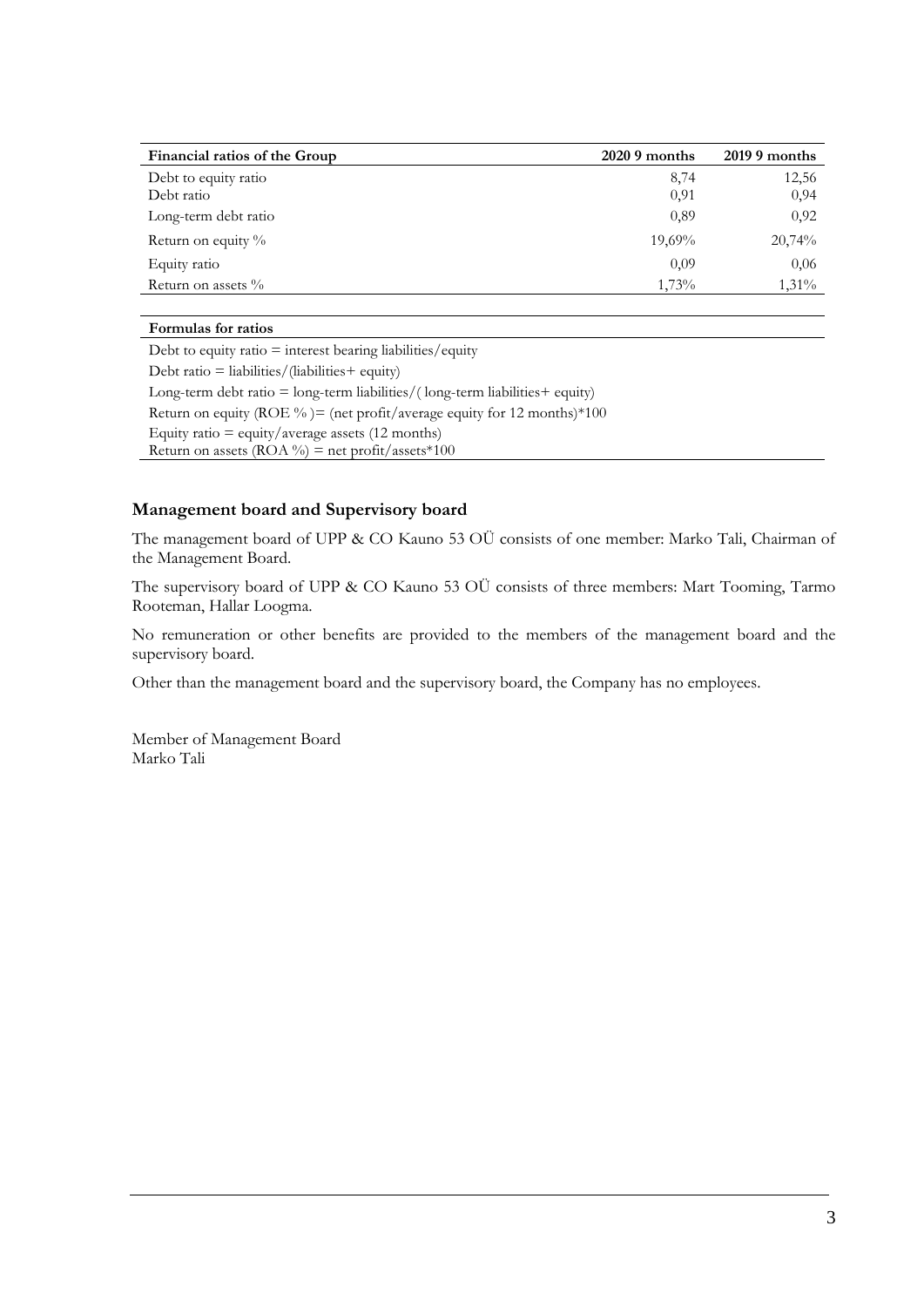# **CONSOLIDATED INTERIM ANNUAL ACCOUNTS**

# **CONSOLIDATED BALANCE SHEET**

(EUR)

|                                  | 30.09.2020 | 30.09.2019 |
|----------------------------------|------------|------------|
| Cash                             | 360,058    | 300,531    |
| Receivables and prepayments      | 143,846    | 11,226     |
| Total current assets             | 503,904    | 311,757    |
|                                  |            |            |
| Investment properties            | 15,750,000 | 15,700,000 |
| Tangible fixed assets            | 8,938      | 15,888     |
| Goodwill                         | 693,779    | 907,247    |
| Total fixed assets               | 16,452,717 | 16,623,135 |
| <b>TOTAL ASSETS</b>              | 16,956,621 | 16,934,892 |
| Short-term loans payable         | 460,000    | 460,000    |
| Payables and prepayments         | 174,475    | 120,981    |
| <b>Total current liabilities</b> | 634,475    | 603,213    |
| Long-term loans payable          | 12,540,184 | 13,000,189 |
| Long-term provisions             | 2,295,255  | 2,281,949  |
| Total non-current liabilities    | 14,835,439 | 15,282,138 |
| <b>TOTAL LIABILITIES</b>         | 15,469,914 | 15,863,119 |
|                                  |            |            |
| Share capital                    | 2,500      | 2,500      |
| Retained earnings                | 1,484,207  | 1,069,273  |
| <b>TOTAL EQUITY</b>              | 1,486,707  | 1,071,773  |
| TOTAL LIABILITIES AND EQUITY     | 16,956,621 | 16,934,892 |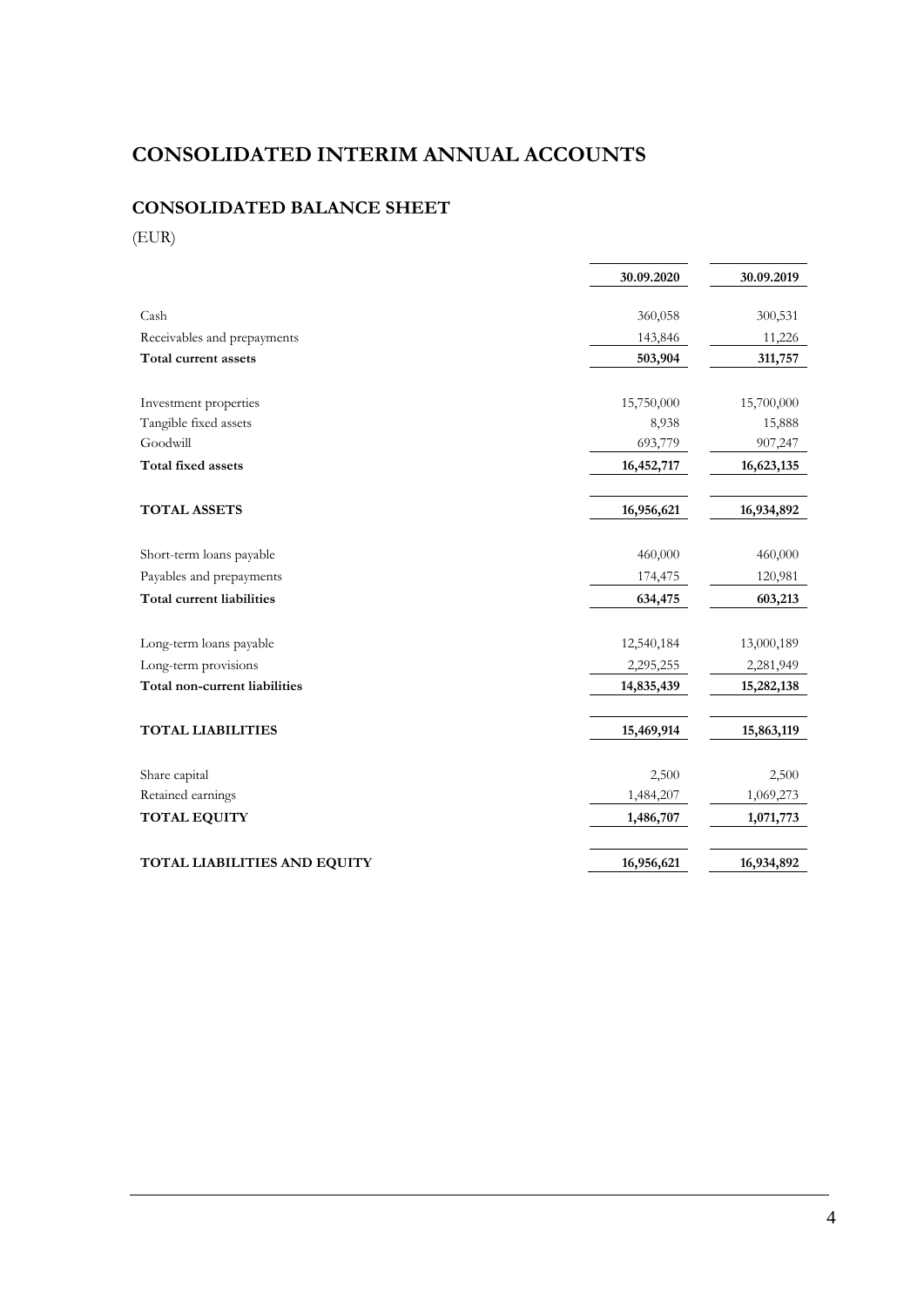# **CONSOLIDATED INCOME STATEMENT** (EUR)

|                                                                          | 2020<br>3Q | 2020<br>9 months | 2019<br>3Q | 2019<br>9 months |
|--------------------------------------------------------------------------|------------|------------------|------------|------------------|
| Sales revenue                                                            | 326,693    | 979,782          | 320,908    | 967,559          |
| Other operating expenses                                                 | $-15965$   | $-56,436$        | $-9,467$   | $-35,035$        |
| Staff costs                                                              | $-80$      | $-240$           | $-84$      | $-252$           |
| Depreciation of fixed assets                                             | $-54800$   | $-165,212$       | $-55,320$  | $-166,324$       |
| Operating profit                                                         | 254,848    | 757,894          | 256,037    | 765,948          |
| Financial income (expenses)                                              | $-138,577$ | $-416,420$       | $-141,390$ | $-422,094$       |
| Profit before income tax                                                 | 116,271    | 341,474          | 114,647    | 343,854          |
| Income tax                                                               | $-16,948$  | $-48,684$        | $-38,524$  | $-121,566$       |
| Net profit for financial year                                            | 99,323     | 292,790          | 76,123     | 222,288          |
| including the share of the owners of the<br>parent company in net profit | 99,323     | 292,790          | 76,123     | 222,288          |